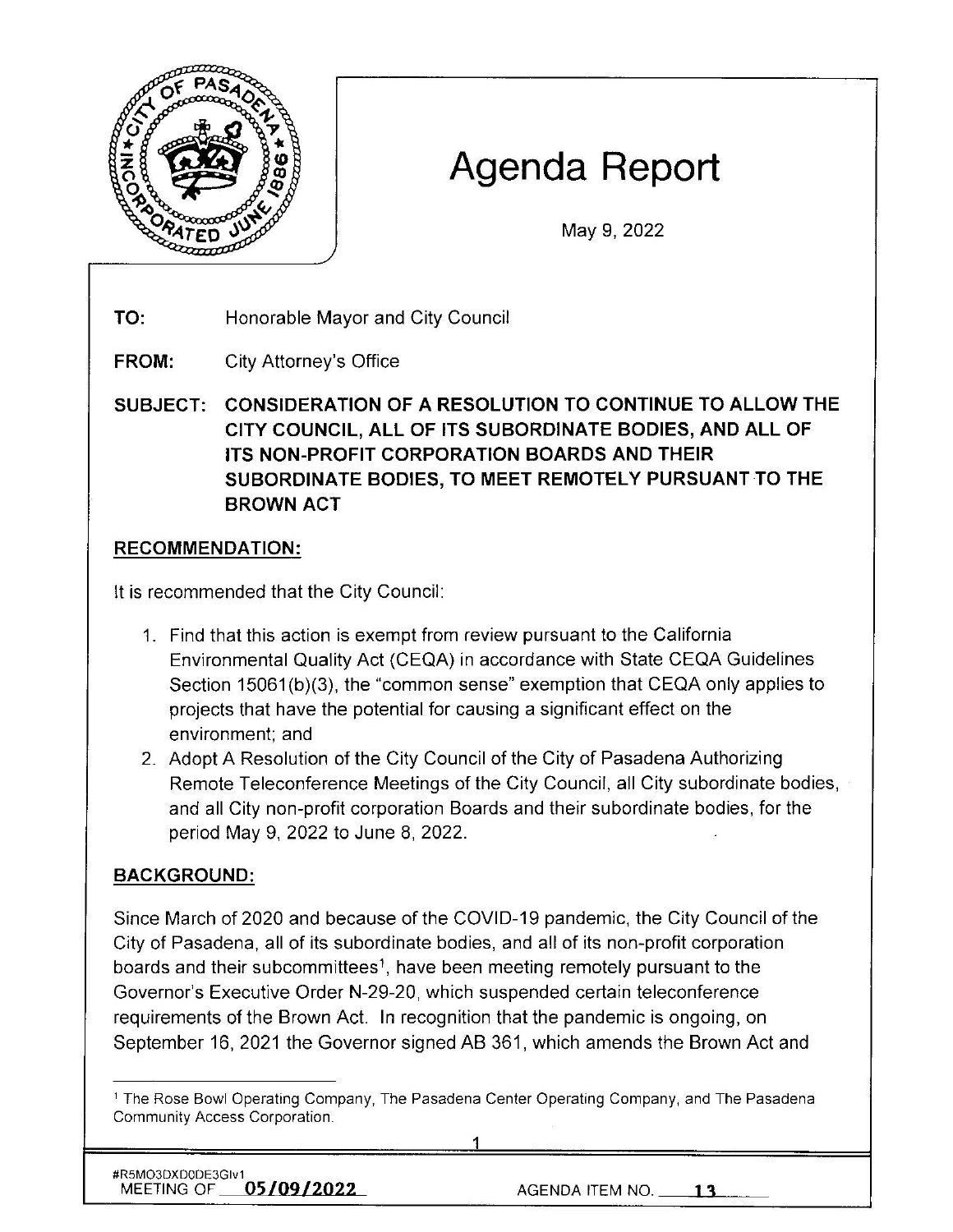authorizes teleconferenced public meetings under certain circumstances where public participation is remote. AB 361 went into effect October 1, 2021 and expires on January 1, 2024.

On October 4, 2021, pursuant to Government Code Section 54953, the City Council adopted "A Resolution of the City Council of the City of Pasadena Authorizing Remote Teleconference Meetings of the City Council, all City subordinate bodies, and all City non-profit corporation Boards and their subordinate bodies, for the period October 4- November 3, 2021." Section 54953 requires that, if after adoption of that initial resolution authorizing remote teleconference meetings for a 30-day period, the legislative body wishes to continue meeting remotely, it must find that it has reconsidered the circumstances of the state of emergency, and either: (i) the state of emergency continues to directly impact the ability of the members to meet safely in person, or (ii) state or local officials continue to impose or recommend measures to promote social distancing. The City Council subsequently adopted substantially similar resolutions authorizing remote teleconference meetings from November 1 to November 30, 2021 (the time periods necessarily overlap because the Council does not meet on the exact 30<sup>th</sup> day following expiration of the prior resolution), November 29 to December 22, 2021, December 13, 2021 through January 12, 2022, January 10 through February 8, 2022, February 7 through March 9, 2022, February 28 through March 30, 2022, March 21, 22 through April 20, 2022, and April 11 through May 11, 2022. Such findings for a further extension are set forth in the resolution proposed herewith, and would permit meetings pursuant to Section 54953 for another 30 days. If the Council desires to continue using the teleconference exception beyond that 30-day period, it must confirm the circumstances of the state of emergency and make required findings at least 30 days after adoption of that resolution and every 30 days thereafter.

#### **ENVIRONMENTAL REVIEW:**

 $\%$ 

The California Environmental Quality Act (CEQA), State CEQA Guidelines Section 15061 (b)(3) provides a "common sense" exemption to environmental review that CEQA only applies to projects that have the potential for causing a significant effect on the environment. Where it can be seen with certainty that there is no possibility that the activity in question may have a significant effect on the environment, the activity is not subject to review. The action proposed herein, the continuance of holding meetings remotely during a declared state of emergency, does not have the potential for causing a significant effect on the environment.

 $\bar{R}$